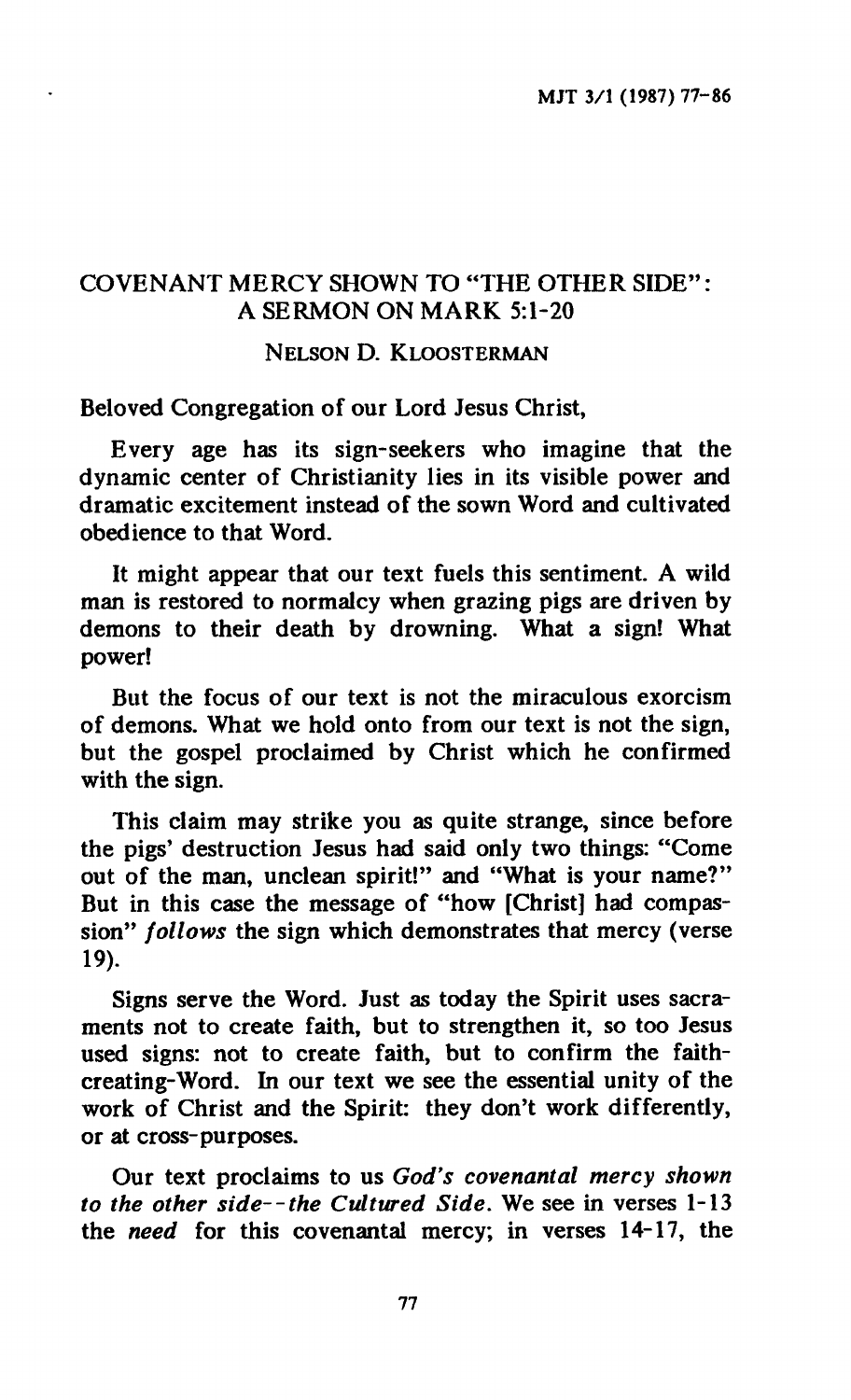*response* **to this mercy; and in verses 18-20, the** *result* **of this mercy.** 

**1. In Mark 5:1 we read: "Then they came to the other side of the sea, to the country of the Gadarenes." Jesus and his disciples went across the lake to the region of the Gadarenes or Gerasenes, that is, to the east side of the Sea of Galilee. This region was also called "Decapolis," a Greek name bearing the stamp of Greek culture and Greek life, a name meaning "ten cities." Among them were the cities of Gerasa, Damascus, and Pella, as well as others.** 

**Jesus came to the cultured, Greekified side of the lake where the architecture, the monuments, the amusements, the games, and the theatrical centers all testified to "tasteful" living. To this upper-crust, cultured, suave society Jesus came to extend God's mercy.** 

**But let's remember that this region** *on* **the "other side" was actually** *covenant landl* **This "Decapolis" had formerly belonged to Israel. We read in the book of Joshua how the Lord assigned and parcelled out the land of Palestine to the tribes—including this land on the other side of the Sea of Galilee, the land of the Gerasenes. This was the land God had given to Manasseh and to Gilead.** 

**But along with that gift of the land on the other side of Lake Galilee God had given Israel the commandment to root out, to exterminate, to purify from the land all false religion—and to do that out of love for their covenant Lord. But the Lord's people had not done that. And we see the consequence of their disobedience here in our text.** 

**You see, Jesus had gone to the other side of the lake seeking the lost sheep of Israel. He came to reclaim God's covenant** *people* **and God's covenant** *land.* **But who is the first person he meets in this cultured land, this land of Greek heroes and architecture? His welcoming committee is a crazy man who lived in the cemetery—unruly hair, unkempt appearance, poorly clad—a man who spent his days in Decapolis screaming and mutilating himself.**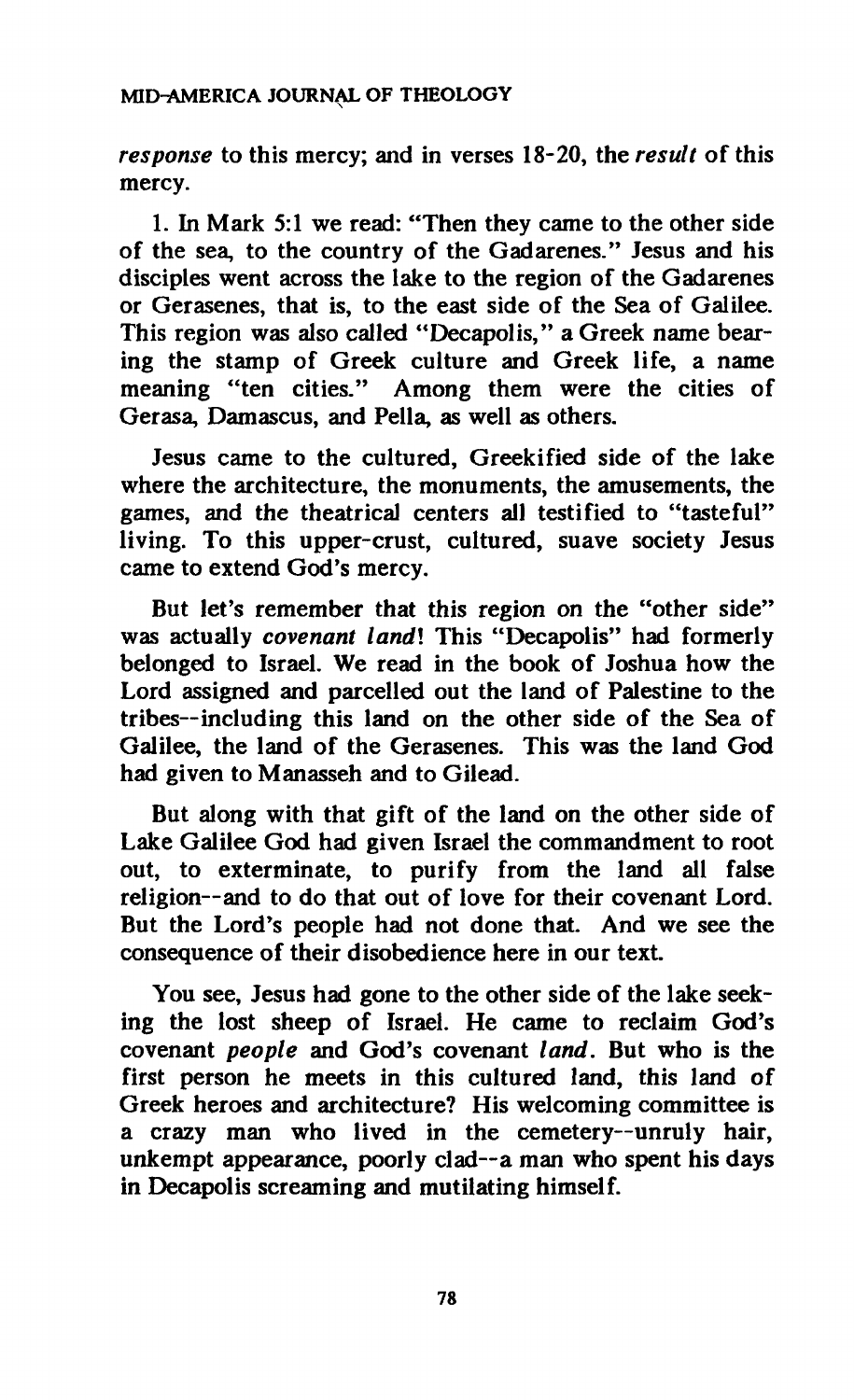**Here we observe something as old as sinful mankind, that the highest of human culture cannot escape the blemishes and ravages of sin. Alongside our opera halls we construct hospitals. In the shadow of our skyscrapers stand our psychiatric wards. And behind our sports stadiums we hide our jails and prisons. The highest culture can't escape the blemishes of sin. Demons lived in Decapolis, deformity in the midst of high culture. And the blight of all godless culture—the Bible testifies to this—is that its cultural accomplishments are covered with scabs.** 

**You and I are surrounded by efforts to raise the level of culture. Economically and technologically we pursue the ideal that tomorrow's children live better than today's children. We seek to guarantee the right of every man to work. And people try to implement the educational ideal that every child be able to read. Somebody has decided that every boy and girl should learn how to use a computer.** 

**Echoing amid all these cultural pursuits and written above all these cultural ideals is Scripture's warning: "Apart from me you can do nothing!" The most fervent cultural spirit cannot obscure the emptiness of life without Christ and of culture without Christ.** 

**But there's more here in Decapolis: beyond deformity there is also** *apostasy.* **Look at the pigs (verse 11)—almost two thousand of them grazing on the hillside. The demons begged Jesus: "Send us among the pigs, allow us to go into them."** 

**Pigs! In the Lord's country! When the Lord settled Israel in his land of Canaan, he gave her a set of dietary regulations, among them a rule forbidding Israel to eat pork, to have anything to do with pigs, because they were unclean animals. And one of the consequences of Manasseh's failure—or better put:** *refusal—to* **root out the Canaanites is that the spirit and lifestyle of compromise came to characterize the residents on "the other side" of the lake.** 

**You see, Jesus not only encounters gross deformity amid grand culture, but he stares straight into the face of apostasy. That herd of grazing pigs proclaimed the need of these**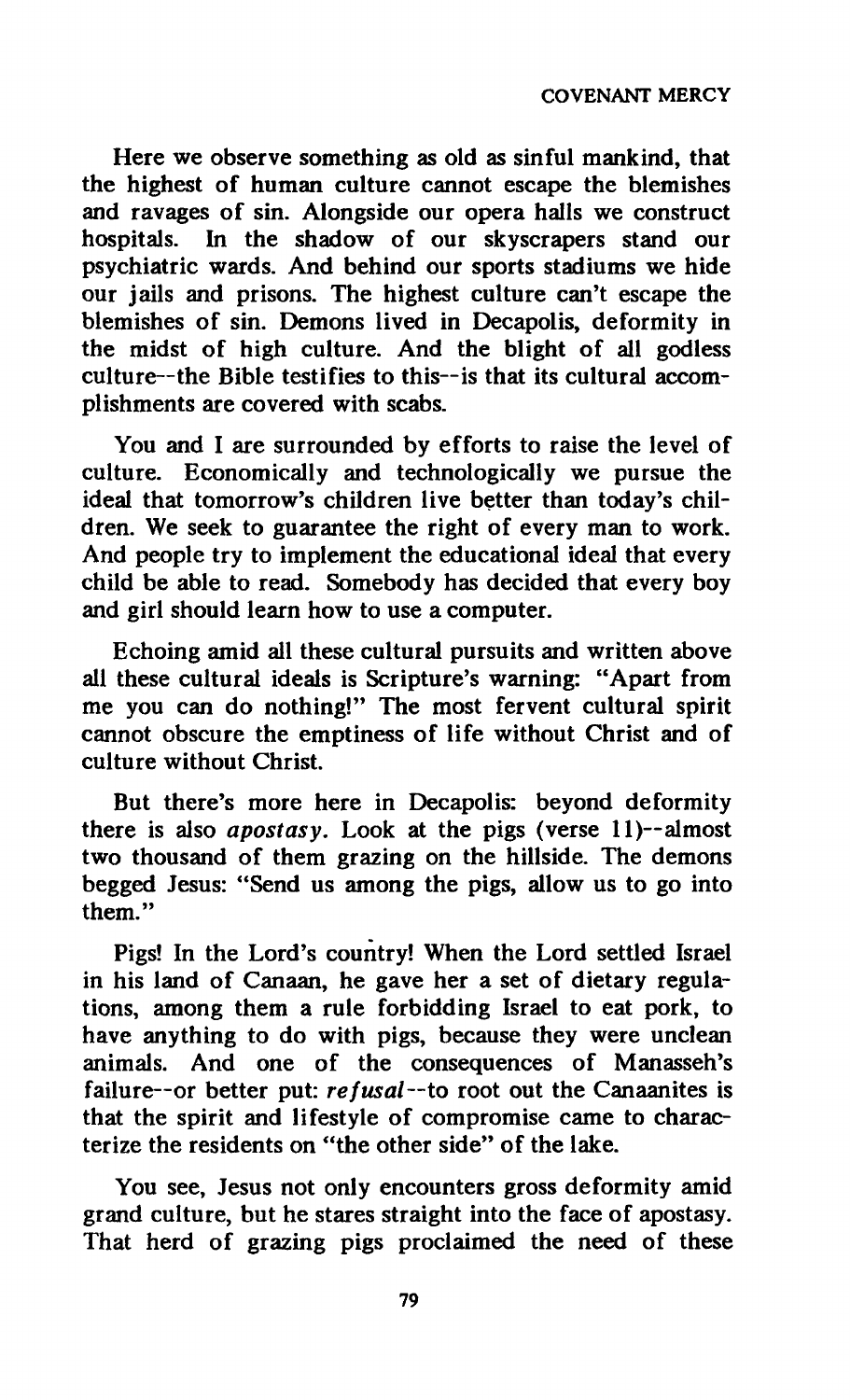#### **MID-AMERICA JOURNAL OF THEOLOGY**

**people for covenantal mercy: they were living disobediently. Their entire economic system was built upon corruption: here were two thousand reasons for Christ coming to the "other side"!** 

**But how does the Son of God bring covenantal mercy to Decapolis? The Servant of the Lord, whose food and drink was to do the will of his Sender, came fulfilling all righteousness by destroying the pigs.** *That* **is the content of covenantal mercy: a Substitute doing what God's people refused to do, namely, love God by keeping his commandments.** 

**The reason Jesus went to the other side, the cultured side, was the deformity of sin and the disobedience of God's people. He went there not by accident. He was sent there by the Father, sent to redeem his people, his deformed, apostate, "cultured" people.** 

**Young people, this too is the need of our culture today. Whether you're talking about rock music or movies or dancing or whatever, the need of our culture today is for God's covenantal mercy in terms of keeping God's commandments. It's the need for a Savior who is a Mediator-Substitute, one who fulfills all righteousness for us.** 

**Our culture, brothers and sisters, doesn't need the kind of Jesus who fits into our socio-political mold, who inspires a feeling of well-being, who matches our cultural ideals of fun and sociability. We need a Savior who fulfills righteousness, a Savior who with his Word and his power, with his preaching and his signs, comes** *to purify the land of sin and iniquity.* **That's who our culture needs, and that's the meaning of the miracle Jesus performs, the miracle of casting out the legion of demons from the man and putting them into the herd of pigs. The sign performed by Christ dealt with their real need: to be rid of deformity and disobedience!** 

**2. Christ's miracle was an act of righteousness whose intention was to restore the Father's claim upon his people and his land. But our text also indicates the response to this merciful entrance of Christ (verses 14-17). What happened when Jesus came to** *give* **life to one and to** *take away* **life**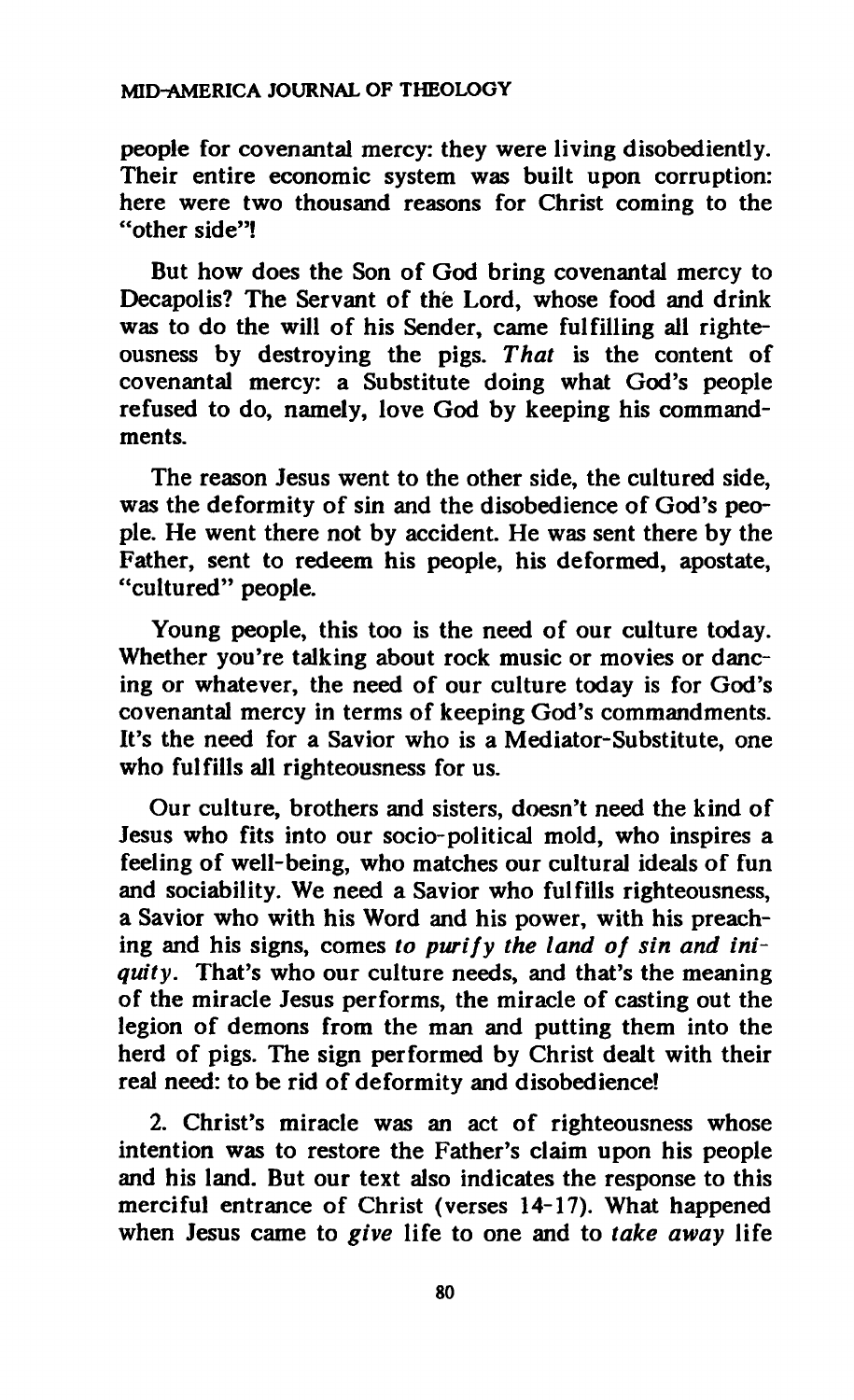**from others?** 

**What did these herdsmen report when they went running through the countryside back to the city?** 

**What they reported we learn from the text. In their eyes what had happened was not the entrance of the King of kings into the Decapolis, but an economic collapse. Not the restoration of God's claim upon his people and his land, but the destruction of a marketable product. Their bread and butter were gone. The butchers were out of business!** 

**When they came to Jesus, they saw the man who had been possessed sitting there dressed and in his right mind; and they were afraid. Those who had seen it told the people what had happened to the man, and told about the pigs as well. Don't forget the pigs.** 

**And so the people begin to plead with Jesus: "Get out of here, please! Get out of here, before you cost us more."** 

**Here once more Scripture reminds us that the grace and mercy of our God and of our Savior Jesus Christ are always accompanied with judgment. The healing of the demoniac is accompanied by judgment upon God's disobedient people living in the Lord's land.** 

**The same act which** *gave* **life to the one** *took away* **life from the many.** 

**This is characteristic of God's mercy. When God's Word comes to make us holy and to reshape us, it also cuts and severs and slices and rips out the sin that we like to cherish and nurture. The mercy of God, promising us forgiveness of sins and eternal life, never comes to us without the demand to repent and the demand to turn away from the sin that we commit.** 

**There's another interesting fact in our text. We hear a lot today about Jesus' concern for "the poor." Some are even saying that Christ came to identify with "the poor." People build a theology on that idea, and you get the "theology of liberation." The church must now identify with "the poor" and take up the cause of the economically oppressed.**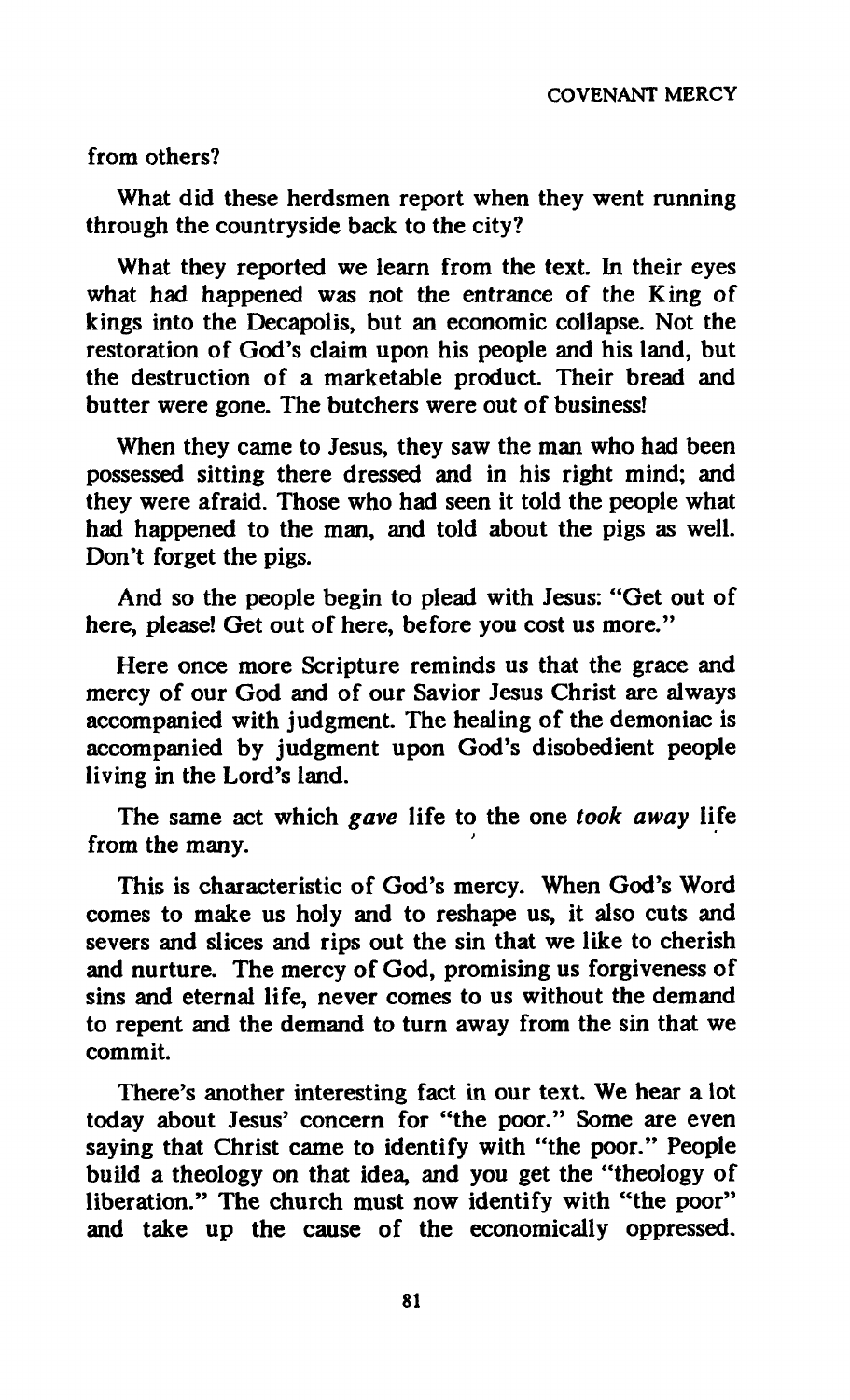**Nationals gripped by poverty are incited to liberate themselves, to overthrow oppressive social structures in South America, in South Africa, all over the world.** 

**But look at our text—what does** *Jesus Christ* **do in cultured Decapolis? Does he identify with "the poor"? Quite the opposite: he** *makes* **men poor! He makes men economically poor for the sake of the claim of the covenant. This means that we must be very careful about seeing Jesus as a social reformer and a humanistic sympathizer.** 

**What's the response, then, to Jesus' act of fulfilling all righteousness? It was to reject it, to choose against it. And for Christ that constitutes suffering at the hands of culture.** 

**See here our Savior suffering because of cultured man's sins—on account of** *our* **cultural sins, our sophisticated disobedience. He endured the pain of an apostate, Godforsaking culture—a culture in which the only one to recognize him is a man housing demons: living, embarrassing proof that Jesus was despised and rejected by "cultured" man, truly a man of sorrows, acquainted with grief, as one from whom "cultured" men hide their faces. He was "culturally" despised, and we "cultured" people didn't esteem him, didn't honor him!** 

**That's the kind of culture we're living in today; this describes all those suave, sophisticated rejectors of Christ with whom we rub shoulders, support the symphony, work in construction, teach in school. We use the word "secular" to describe the kind of society and the kind of people who ask the Lord to leave, who don't want anything to do with God. A lifestyle that "boxes God out" is a secular lifestyle. And that's all around us.** 

**In many respects the culture in which we share is no different than the culture of Decapolis. Christ is mocked and abused today in so many refined ways—ways that you and I have become used to, ways that influence us.** 

**Take the use of the Lord's Day: for you the Lord's Day is "church day." But for unbelieving, "cultured" man it's Superbowl Sunday, CBS Sports Sunday, play-off Sunday.**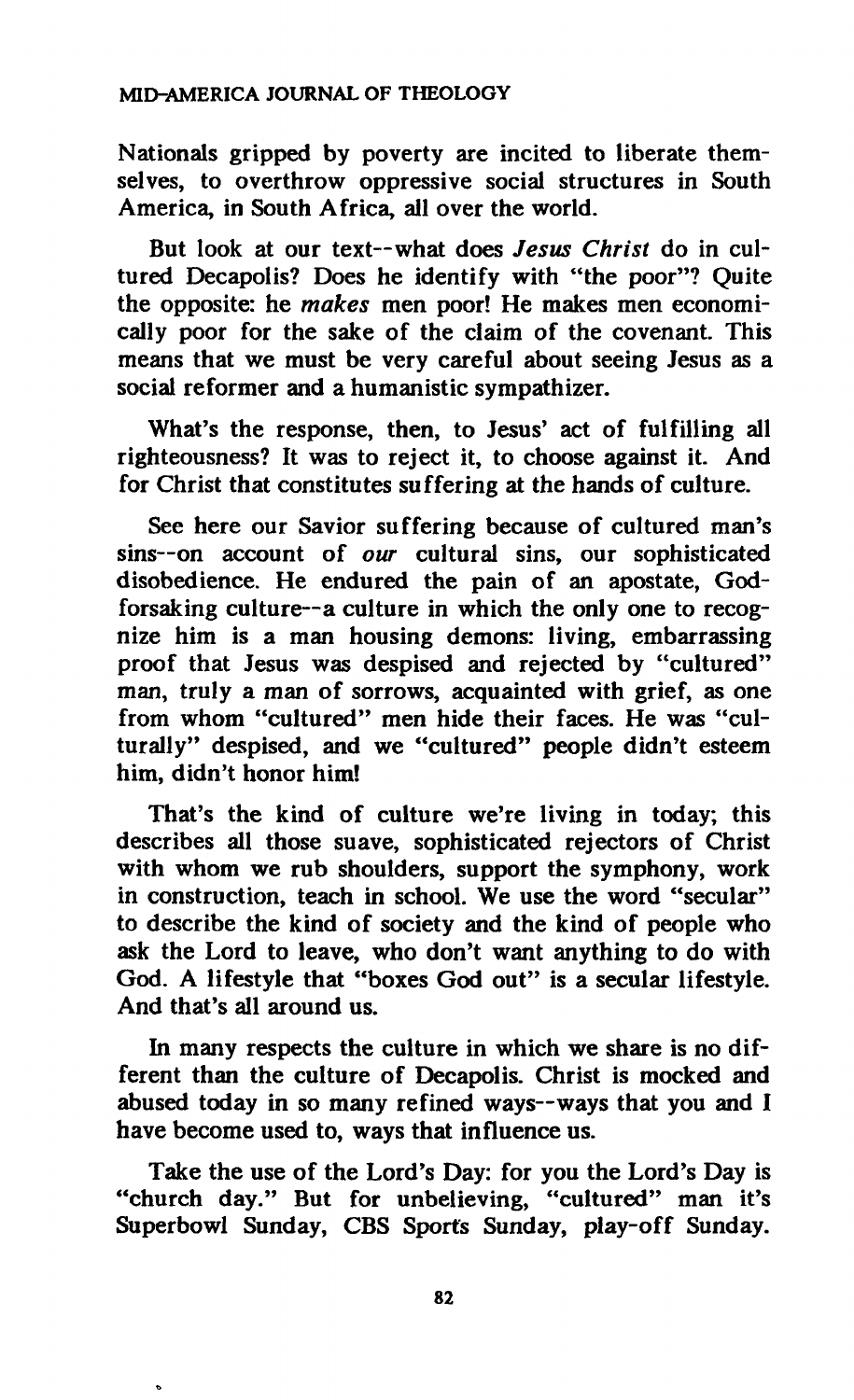**What a mockery of the Christ to whom alone all honor and adoration belong! While our culture erects its Sunday heroworship as a rival to the church's Savior-worship, imagine that there are "Christians" urging us to cut back on our worship of Christ so we can relax together as fun-loving families!** 

**Or what of sexual purity? To the unbelieving, "cultured" person today sexual cleanness is old-fashioned, un-fun and narrow-minded. What a struggle for you young people to keep your minds clean and your bodies pure and your motives holy! But what a mockery of the Christ whose relationship to his Bride is symbolized in a marriage that is sexually monogamous and chaste! That's what is really going on as TV's situation-comedies tear down chastity and entertain with innuendo: Christ is being rejected. The Word of the Lord is being cast away.** 

**Let's not kid ourselves: our crucified, despised Savior is**  still being rejected by "cultured" man--not now in Decapo**lis, but in Denver, Detroit and Dallas. By "cultured" men and women in Doon, Dutton and Delavan.** 

**Unbelieving "cultured" man rejects Jesus Christ and asks him to leave.** 

**And yet, we ache and yearn for our culture's conversion. We long to see the power-brokers of twentieth century humanity, the idea-shapers, the media-executives—and all their "cultural products"—placed in service to King Jesus.** 

**So we talk about "redeeming culture": we've got to redeem movies, redeem the dance, redeem every area of life. But these are little more than the slogans of a subculture longing for cultural acceptance.** 

**All you need do is ask yourself the question: "How is culture to be redeemed?" The answer of our text: culture is redeemed by the Word of Jesus Christ's atonement, the Word of God's covenant claim, which proclaims mercy and forgiveness, but a Word which also calls for repentance and conversion. Culture must be purified and cleansed by the atoning Mediator!**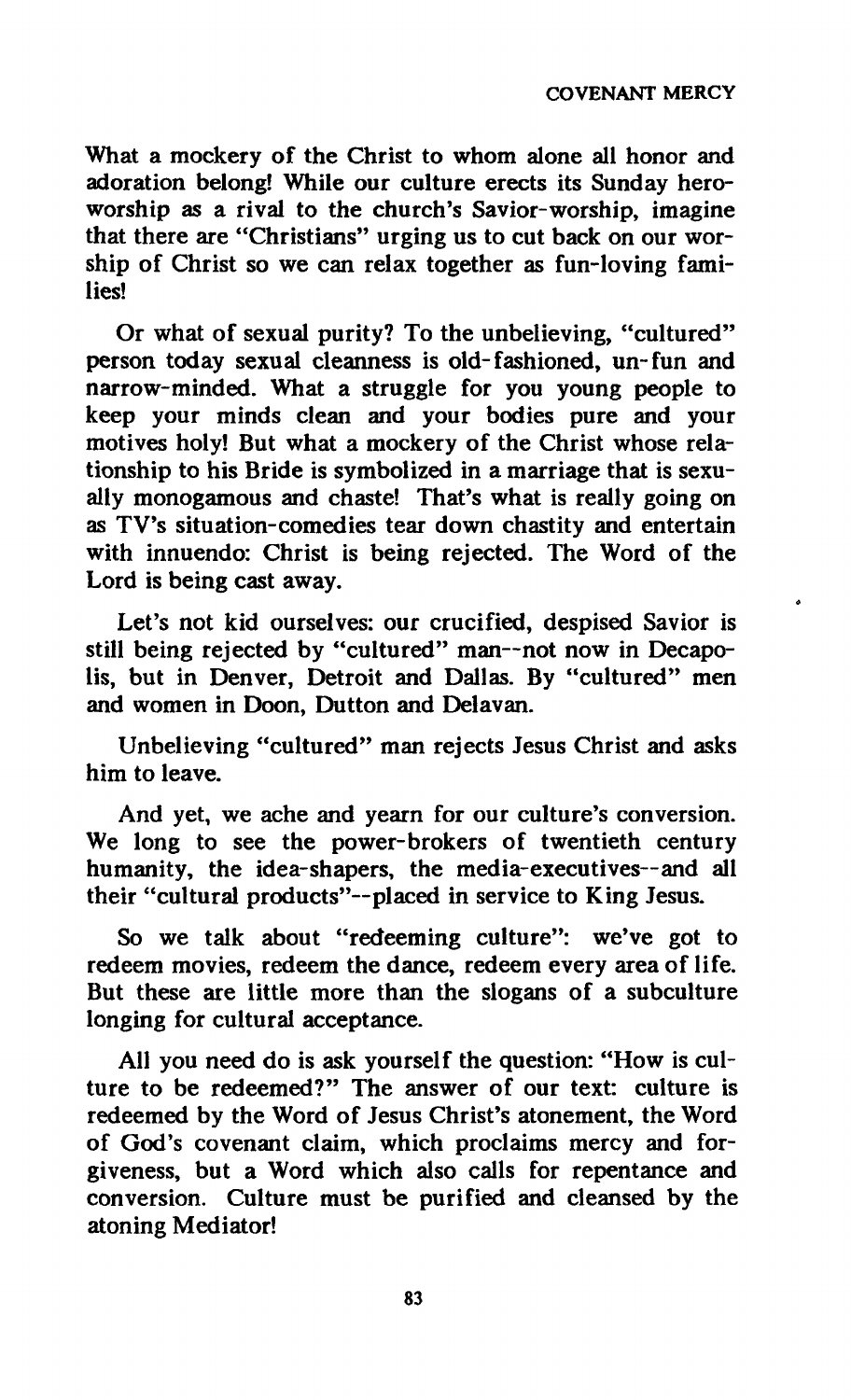### **MID-AMERICA JOURNAL OF THEOLOGY**

**And the problem at this point, quite frankly, is that you and I are tempted to begin thinking that** *Christ's* **program of cultural redemption just isn't proceeding very well, and we had better help him out—say, by elevating ourselves to the position of co-redeemers with Christ! How silly of us, really now. And that when the Bible constantly reminds us that Christ is the** *only* **Savior and Redeemer—not the Christian!** 

**3. Because the world throws away God's Word and crucifies Christ again, maybe you're embarrassed. You have to live next door to these people, work side by side with them. We need to share so much of creation with them, don't we? All the while, they're turning their backs to the Lord.** 

**But our text encourages us by pointing out the fruit of Christ's work, a fruit that nourishes us with comfort. For in verses 18-20 we are shown how the sign serves the Word, how the miracle serves the proclamation.** 

**Jesus is on the way to the cross. But he left someone behind on the "other side."** 

**The healed man begged to go with Jesus, but was not permitted. Christ told him, "Go home to your family and tell how much the Lord has done for you, how he has had mercy on you." So the man went away and began talking. He began to tell in all Decapolis how much Jesus had done for him, and all the people were amazed.** 

**Here's the climax of our text, the focal point of Christ's obedience. This is what Jesus wanted to accomplish: to leave someone behind with the message. This man's healing was but Christ's means to the goal of proclaiming God's mercy. Proclaiming that mercy not only to apostate Jews, but also to cultured Greeks.** 

**Jesus didn't despise culture, nor did he turn up his nose at it. He is the Redeemer of culture who replaces its rotting foundation with the only enduring foundation, that of the Word of God. How did he do that in Decapolis? He sent this man away with a message.**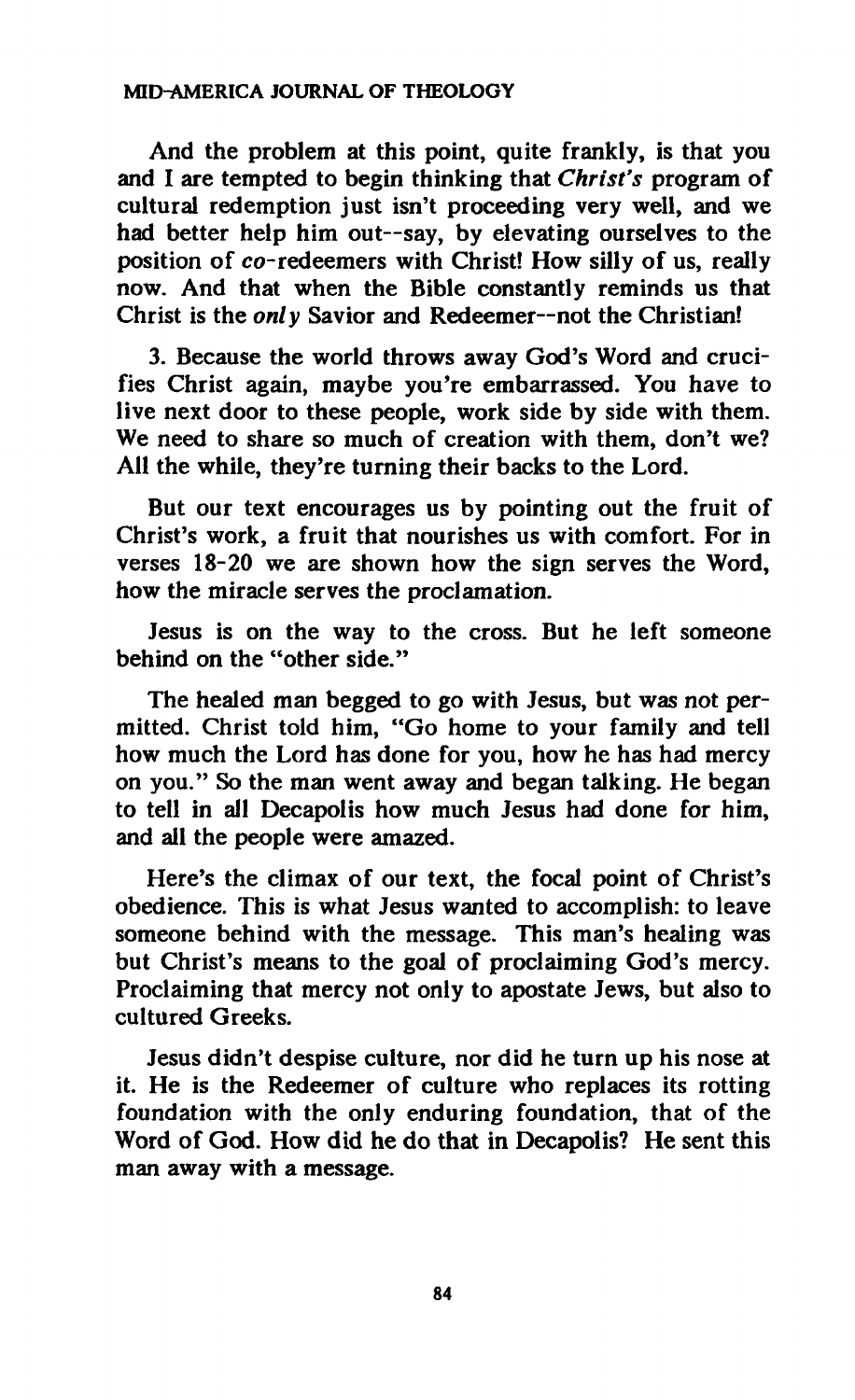### **And how does he do this today?**

# *As the proclaimed Word of the Lord is lived obediently, culture is restored by that Wordl*

**Notice the connection between verses 19 and 20. Jesus says, "Go home and tell your family how much the Lord has done, and how He has had mercy." And then we read in verse 20, "So the man went away and told how much Jesus had done." He went away confessing that Jesus was the Lord. Confessing that in Jesus-the-Messiah all the promises of the Messiah had been fulfilled, even the promise made long before to Manasseh, Gilead, and Ephraim about their land on "the other side." That promise we read in Jeremiah 15:18-20:** 

**Therefore thus says the LORD of hosts, the God of Israel: "Behold, I will punish the king of Babylon and his land, as I have punished the king of Assyria But I will bring back Israel to his habitation, and he shall feed on Carmel and Bashan; his soul shall be satisfied on Mount Ephraim and Gilead. In those days and in that time," says the LORD, "the iniquity of Israel shall be sought but there shall be none; and the sins of Judah, but they shall not be found; for I will pardon those whom I preserve."** 

**And that promise Jesus Christ fulfilled by going to "the other side," to Decapolis, to proclaim the covenant claim once more.** 

**But Jesus went on to Jerusalem. He went on to Good Friday, to Easter and Ascension and Pentecost. And the church went out into the world.** 

**How effective was this Word entrusted to the former demoniac?** 

**Well, in A.D. 70 the Jewish nation revolted against Rome, so that the Roman soldiers came and wiped out Jerusalem. The Christians fled for their lives. And where did they flee? To Decapolis. To that "cultured" land which years before had received mercy from the Savior. They fled to the city of Pella, where they found refuge!**